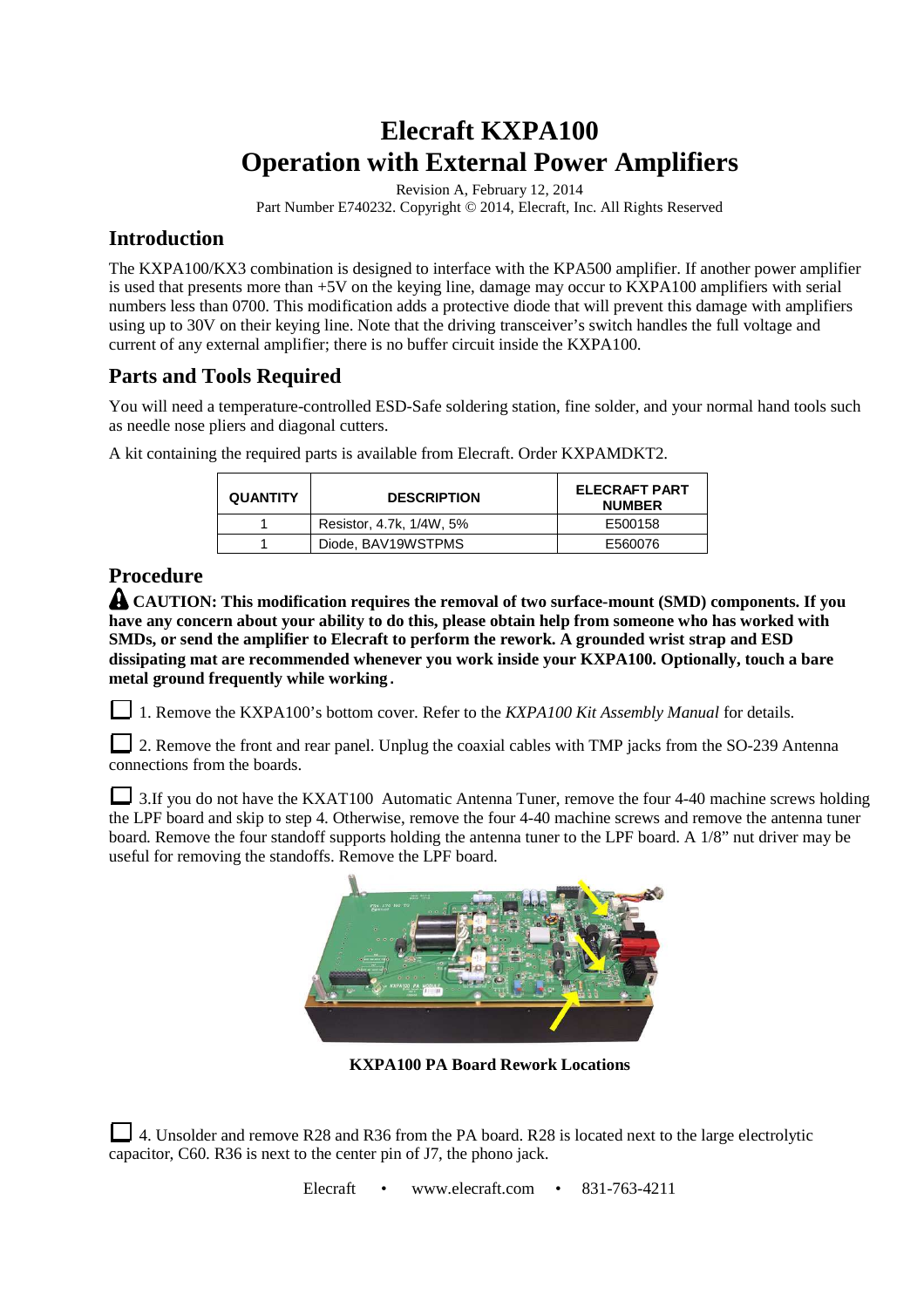$\mathbf{A}$ **If you do not have access to specialized SMD removal equipment, you may find it helpful to use two (2) fine-tipped soldering irons, placed at each end of the SMD to be removed, so you can melt the solder at both ends of the device at the same time. Do not apply heat to the PC board for any longer than necessary to remove the original device and to reinstall the new device.**



5. Install the diode in place of R28. Note that the cathode band is positioned toward C51 and P1.

**Installing diode in place of R28. Note that the cathode must be on the C51 end.** 

6. Bend the leads of the 4.7kΩ, 1/4W resistor into a "hairpin" shape. Solder one lead to the U8 side of C29 and the other to the silkscreen end of C41, as shown in the photograph. Carefully inspect your work.